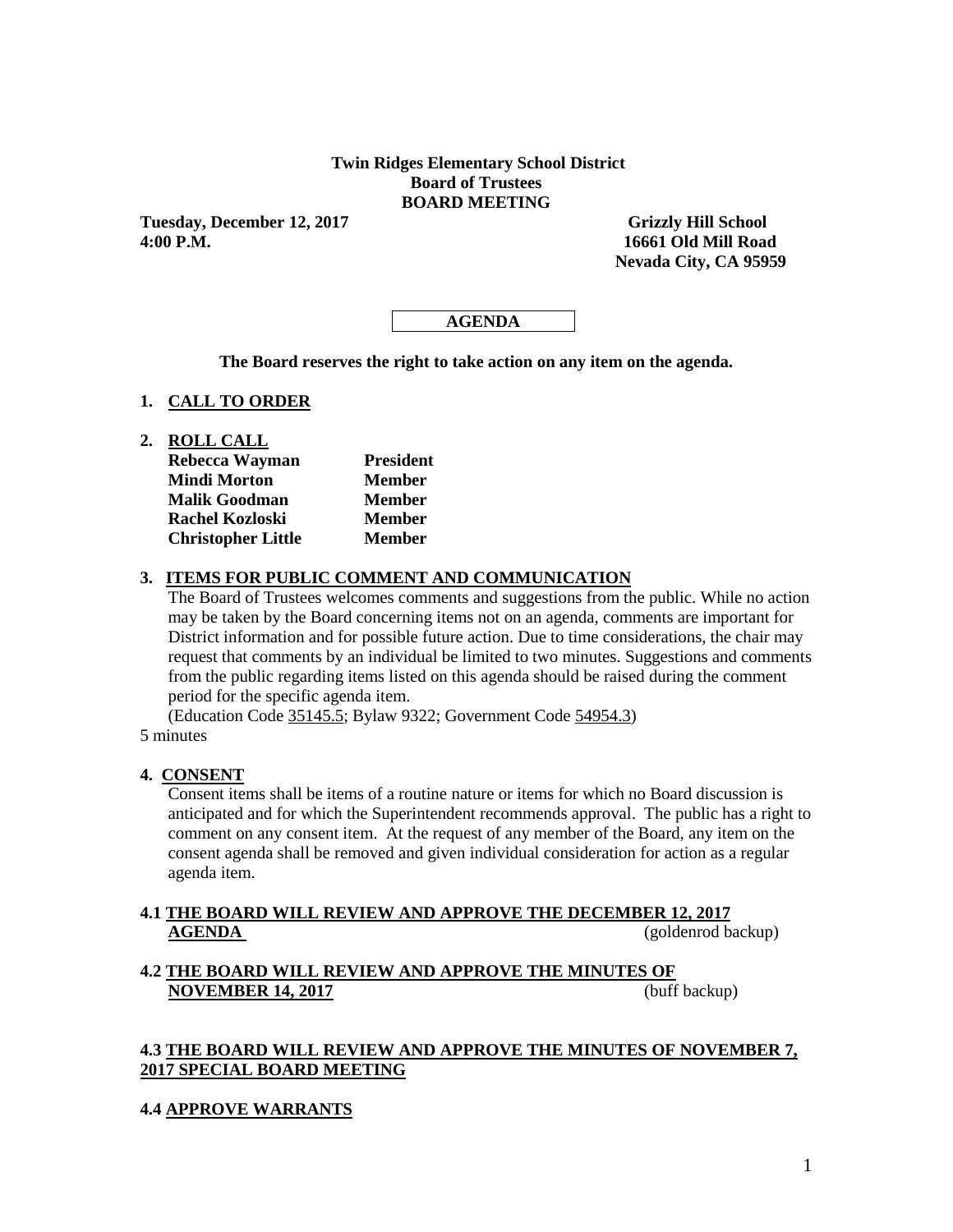#### *5.* **BACK UP POWER SOLUTIONS FOR GRIZZLY HILL SCHOOL discussion/action 5 minutes**

### **6. ANNUAL BOARD ORGANIZATIONAL MEETING**

The organizational meeting is normally held in December *action 10 minutes*

#### **Election of Board President**

The Board President presides as the chairperson at Board meetings, consults with the Superintendent in the preparation of the Board agenda, and acts as the spokesperson for the Board as designated.

#### **Election of Clerk**

The Board Clerk monitors the payment of bills and serves as acting President in the absence of the President

#### **Election of Secretary (Superintendent)**

The Board Secretary prepares Board Agendas, maintains minutes and all District and Board records; prepares documents, prepares a tentative calendar for the ensuing school year for the consideration of the Board, submits all correspondence addressed to the Board to the Board President and all members.

#### **Election of Timekeeper**

The Timekeeper manages the time spent on each agenda item.

#### **Election of Local CSBA Representative**

The Local CSBA Representative serves as the Board's representative to the Nevada County School Board's Association. Meets 4 times per year.

#### **County Trustee Representative**

Only as needed.

#### **Election of Negotiation Representative and Alternate**

The Negotiation Representative and Alternate represents the Board in negotiations with all bargaining units including the Twin Ridges Teachers' Association and the California Schools Employee Association.

#### **Selection of Monthly Meeting Days and Times**

The Board will determine the monthly meeting days and set the times for these meetings.

### **7. TEACHERS REPORT**

a. Washington School Enrollment

| Frade | ___<br>n. |  |  |  | . . |  |
|-------|-----------|--|--|--|-----|--|
|       |           |  |  |  |     |  |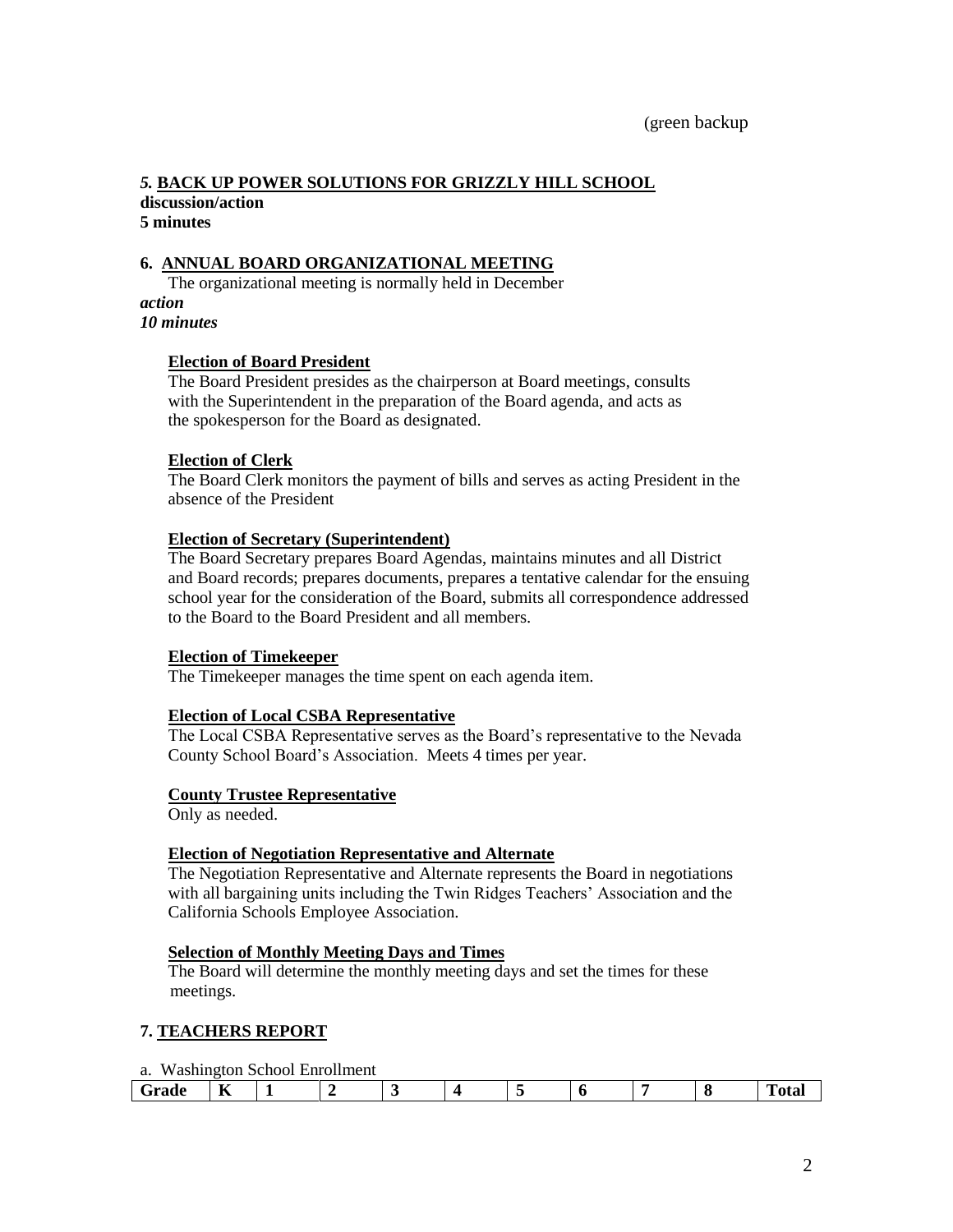#### b. Grizzly Hill School Enrollment

| <u>.</u>        |        |  |                   |            |  |  |          |  |     |            |
|-----------------|--------|--|-------------------|------------|--|--|----------|--|-----|------------|
| Grade           | TK/K/7 |  |                   |            |  |  |          |  | о   | m<br>`otal |
| <b>Students</b> | 'U/ 1  |  | $\sqrt{2}$<br>1 U | <b>I</b> 4 |  |  | <b>I</b> |  | 1 V | 86         |

*information*

*4 minutes*

### **8. APPROVAL OF 17-18 FIRST INTERIM BUDGET RESOLUTION #18-08**

Presentation of 17-18 First Interim Budget and approve resolution. The superintendent recommends approval. (yellow backup) *action 3 minutes*

## **9. LCAP**

*information 3 minutes*

## **10. MALAKOFF SCHOOL**

*information/action 2 minutes*

## **11. PUBLIC COMMENT**

At this time, we open the meeting for any public comments regarding the following Closed Session item.

# **12. ADJOURN TO CLOSED SESSION**

### **13. CLOSED SESSION**

Conference with Labor Negotiators regarding Deborah Messervey/Business Official. For closed session discussions concerning labor negotiations discussed pursuant to Government Code 54957.6

### **14. RECONVENE FROM CLOSED SESSION**

### **15. PUBLIC COMMENT**

At this time, we open the meeting for any public comments regarding the following Closed Session item.

## **16. ADJOURN TO CLOSED SESSION**

## **17. CLOSED SESSION**

Public Employee Performance Evaluation for James Berardi/Superintendent/Principal. For closed session discussions concerning personnel matters pursuant to Government Code 54957.

## **18. RECONVENE FROM CLOSED SESSION**

## **19. FUTURE AGENDA ITEMS**